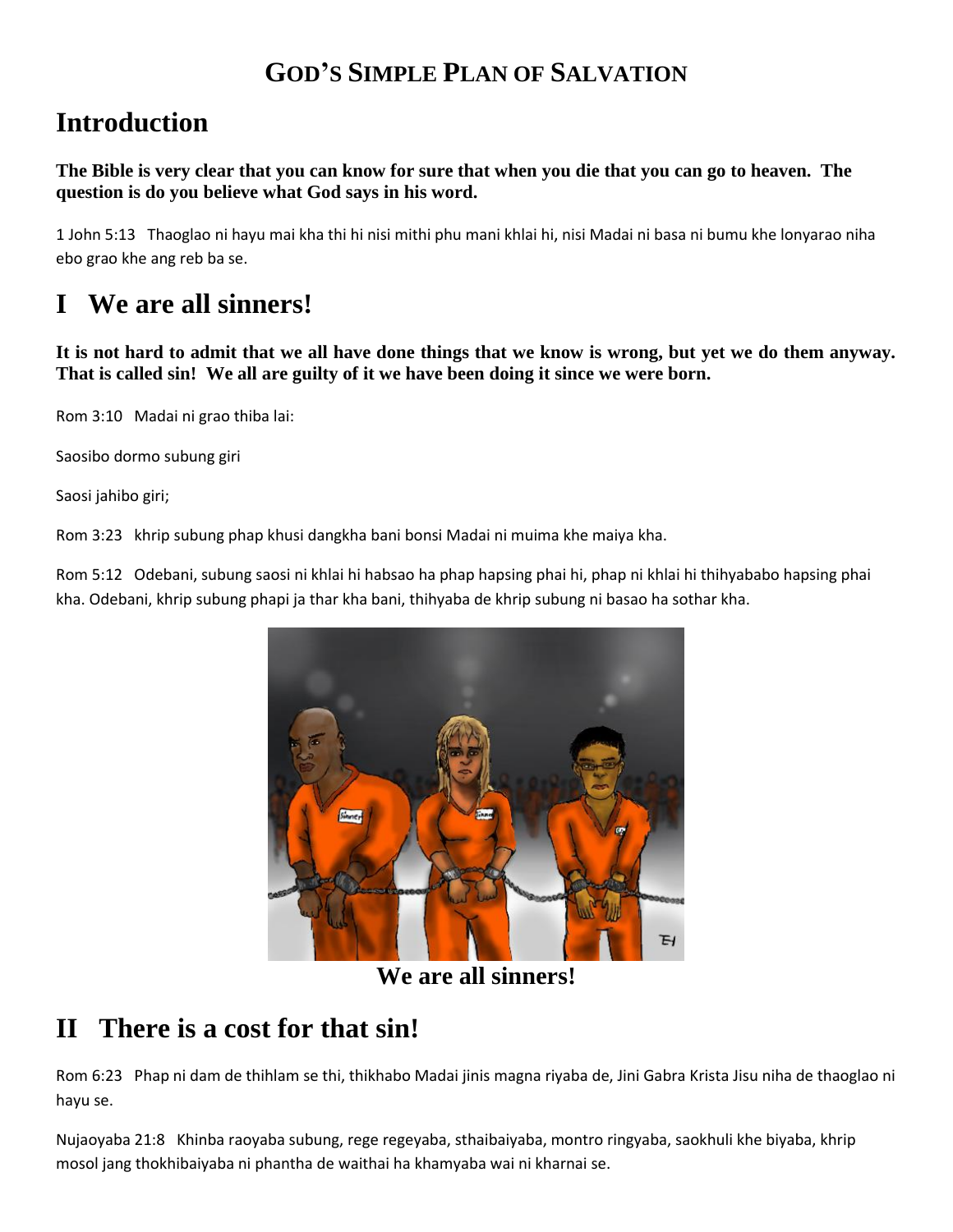Nujaoyaba 20:11-15 Odehe, singhason jnama dedao thaoyaba odehe boni basao ha khamyaba khe ang nu ba. Boni sagang ni phrang phirthi jang nokhasao khaithar ba, ode bonsi ni khlai hi hathan giri kha. '

12 Subung githirao, gede, khasi, singhason ni sagang ha kham hi laisi khu hi dongba khe ang nu ba. Odehe laisi bajab gibin, hayu ni laisi bajab khebo khu ba. Subung githirao laisi bajab buthu ha khusi dang ba lai ning bonsi ni balam ha bisar khlaijao kha.

13 Sagor de boni bising ha subung githi dongyarao khebo haiger kha. Thihyaba ode subung githi ni noleibo, subung githi dengyaba buthu khebo bonsi haiger hi, khusi dangba lai ning bonsi bisar khlaijao kha.

14 Odehe, thihyaba jang subung githi ni nolei khe bonsi wai ni kharnai ha dang sing ba. Ebo wai ni kharnai de thih maginyaba se.

15 Sere hayu ni laisi bajap ha bumu giri bokhe wai ni kharnai ha bonsi dang sing ba.

## **III Christ died for our sins.**

Rom 5:6 Bede thikhade, jing musibo dang phuya hi dongba ha, bo gibi bubli ha ning Krista de subung phaphirao ni khlai hi thih ba.

Rom 5:8 Thikhabo, Madai ning jarni hamjaoma gibi khe jinthane phnu ridu, jing phaphi jahi dong ba ha ning Krista jinthane khlai hi thihphai ba.

Rom 14:9 Olei bani se Krista thih phai hi, bo thangphin ba, subung githi jang subung thanghi dongyarao magin nibo Gabra se.

Rom 6:23 Phap ni dam de thihlam se thi, thikhabo Madai jinis magna riyaba de, Jini Gabra Krista Jisu niha de thaoglao ni hayu se.



**Christ died for sinners!**

**IV Salvation is a free gift, not by good works. You must take God's word for it, and trust Jesus alone!**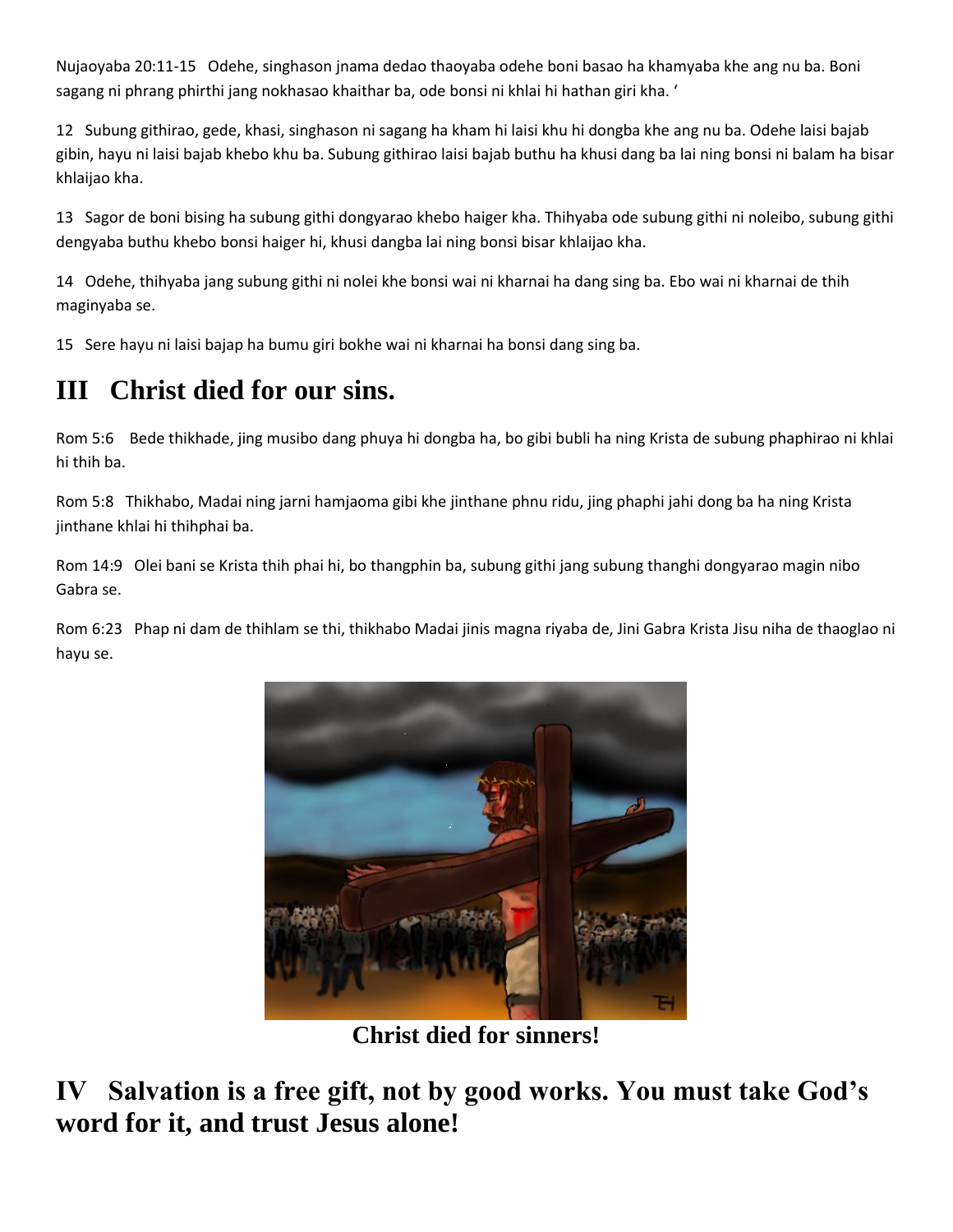Salvation is trusting and receiving Jesus Christ as your Savior. It's trusting in the fact that Jesus Christ died on the cross of Calvary to pay for your sins! It's realizing there is absolutely nothing whatsoever you can do to save yourself and *completely* trusting in Jesus Christ to save you! It's not any church that saves. It's not any baptism, not good works, not sacraments, not repenting, not praying through, not living a good life — IT'S NOT ANYTHING YOU CAN DO!

Dangyasarao 4:12 Gibin saosi niha bo sogoma giri, nokhasao ni bakhla ni subung buthu ni bising habo jing khe sogo mani gibin bumu musibo giri, ode bo thi ba.

Ephesi 2:8-9 Lonma ni khlai hi khasaoma ha nisi sogo jaoyaba se, ebobo nisi ni phrang baigoyaba niya, Madai riyaba se. Khusi dang bani niya, ode niya khade, jar khe jar sangga ma se.

Tita 3:5 jar ni dormo ha ebo khusi buthu khe dang bani niya, boni khasaoma ni khlai hi se bo jing khe sogo hi, gadain jayaba ha susa hi, Bese Gathar ha jing gadain ja kha.



## We must put our faith and trust in Christ in order to be saved.

Rom 4:24 Jingbo, jini Gabra Jisu subung githi ni gejer ni phrang mathangyaba khe lonyarao ni lonma ni khlai hi gajai jayayarao nebo bo reb ba se.

Rom 10:9-10, 13 Nini khuh jang Jisu de Gabra se thi dada ning gaba hi, subung githi ni bising ni phrang Madai ning bokhe baija ri ba thihi nini khah ha ning lon kha de, sogojao ma se. Bede thikhade, dormo subung ja mani khlai hi khah ha lonma nang du, odehe sogo mani khlai hi khuh jang gaba ma nang du. Sere Gabra ni bumu khe la du, bonsi khe sogojao ma se.